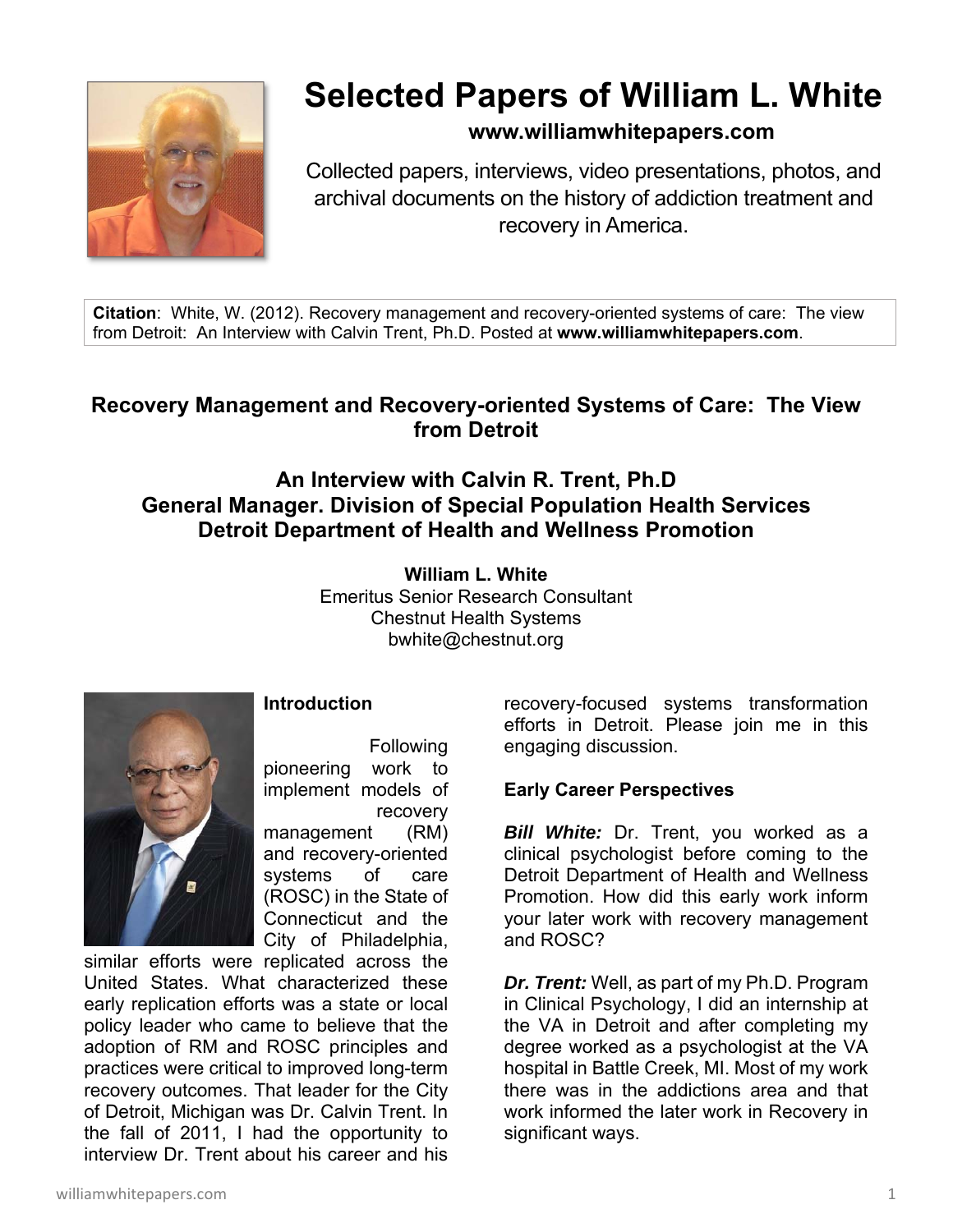I had in my personal and professional life met people who were in recovery from their addiction and had developed a deep interest in the whole process of recovery. What facilitated the change in people in recovery and what the nature of this dramatic process was captivated me. I had been primarily working with people with schizophrenia and other forms of severe and persistent mental illnesses and, of course, did not see the resolution of those problems in such dramatic ways. But with people with substance use disorders, we at times saw remarkable transformations. In spite of these impressive cases of recovery I had witnessed. I was astounded when I first began working in the addictions field with the attitudes I witnessed within the treatment programs. When I came to work at my first treatment center, I was instructed that patients were manipulative, anti-social personality disorder types and that it was up to them to prove that they wanted treatment. There seemed to be little support for the practical, everyday problems of these patients and little focus on the process of long-term recovery.

 I had been interested in the idea of natural recovery and wanted to do my Ph.D. research investigating how people recovered without treatment. I was discouraged from doing that. Later I decided to do my Ph.D. looking at the developmental changes that people went through while in treatment. I postulated that there were developmental stages to the recovery process and that this developmental process would need to be sustained and motivated within a chronic disease framework.

*Bill White:* Yes, I suspect this focus primed you for the long-term recovery orientation that would be later emphasized in your work.

*Dr. Trent:* Yes, the treatment that we provided was good and generally effective for the 30 or so days of inpatient care we could provide but the rate of relapse for those completing was high and many returned time and time again.

 When I left the VA and was asked to come to Detroit, as a manager of the Bureau of Substance Abuse, one of the first challenges we faced was the Medicaid required elimination of waiting lists for addiction treatment for their recipients. In Detroit, at that time, people seeking services had to arrive at a certain time in the morning. They started gathering about 5:00 o'clock am and our doors opened at 8:00am. By then, there would be a line of people whether rain or snow. We'd let about 40 people into treatment and the rest would go on a waiting list. That was typical for the provision of substance abuse services at the time. Our job was to move our system toward the elimination of these waiting lists and as we began to examine the waiting list policy it became clear that it was a policy that was grounded in the idea that addicts could wait for services and that their disease was not life-threatening. For me that was the beginning of a process within my own thinking that changed everything for me about how we should see the addicts and provide them services. As a consequence, we implemented "Treatment on Demand" in Detroit, where waiting lists have been eliminated.

 What happened was we moved from a model of contracting for beds to contracting for services. That was also an amazing change, Bill, because before, providers were getting paid a certain amount of money for a portion of their service capacity, let's say 20 beds. And if those 20 beds were filled up, then we had to find another provider who had an available bed. When we went to a contracting for services system, then we were able to draw on the total capacity of the whole system. Since that time in 1999-2000, we have continued to pursue a Treatment on Demand model. Today, you don't stand in line. You call on the phone and there's a person on the other end of the phone 24/7, Christmas, New Years, every day a person is able to get you into treatment within 24 hours.

#### **Recovery Management Comes to Detroit**

*Bill White:* With that as a backdrop, describe your early introduction to recovery management and ROSC and your first responses to those ideas.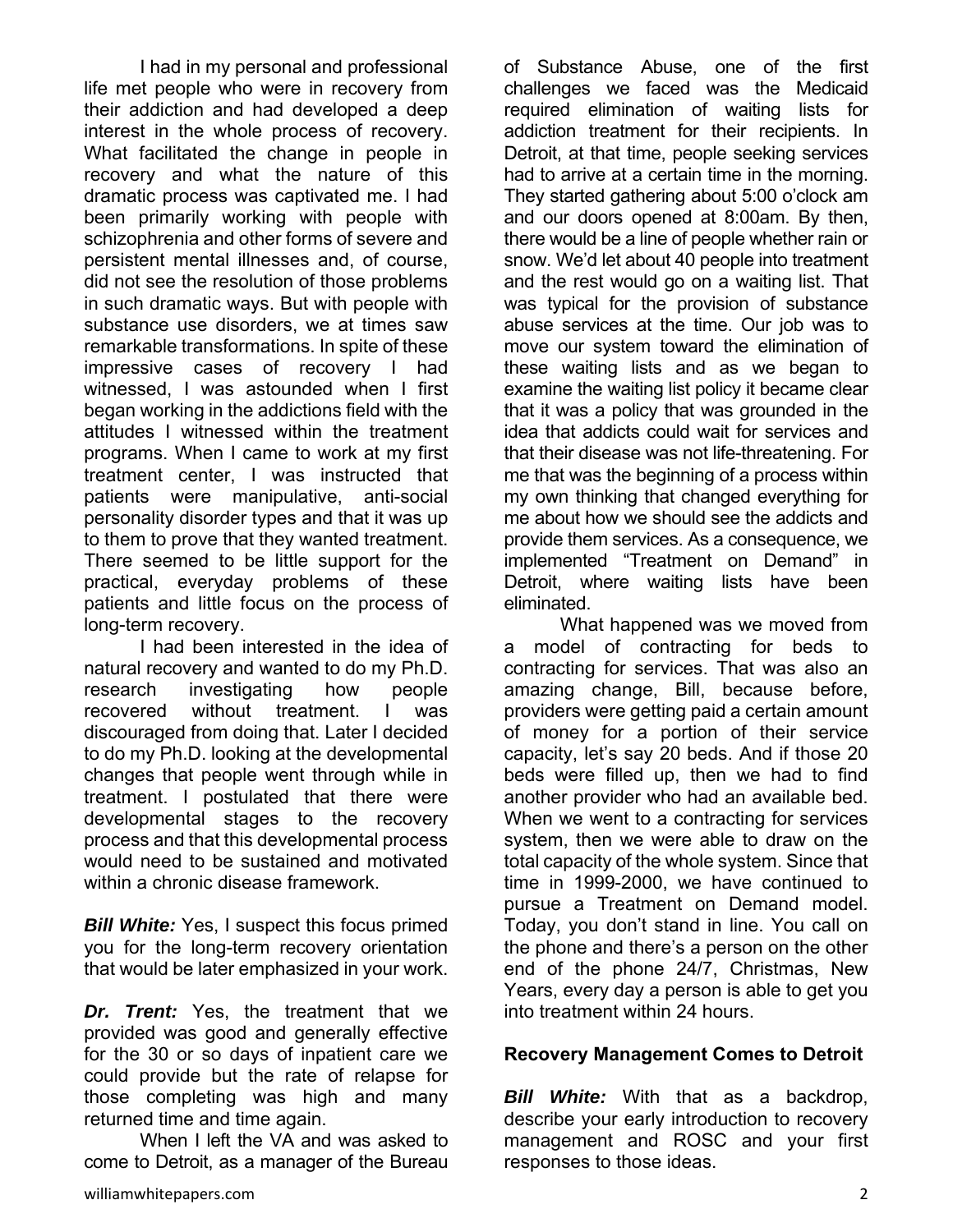*Dr. Trent:* The beginnings of my seeing recovery as an overarching concept started when I was encouraged to read your book, *Slaying the Dragon*. For me, understanding the history of the recovery movement was a turning point and then when I had the opportunity to hear you when you came to Detroit as a conference keynote speaker in 2001 or 2002 was pivotal. Your critique of the prevailing treatment system and your vision for moving towards a model of sustained recovery management was an epiphany for me. Like many others, I felt that it was time we stopped kicking people out of addiction treatment. Like many others, I felt we needed to shift from patient pathology to a focus on recovery capital. Like many others, I felt we needed to offer sustained support for these clients, as was done for those with other chronic diseases. But I saw these issues more clearly after your presentation, and the feelings became convictions and I began to see such changes as part of the kind of a paradigm shift in the way that we address addiction.

 The other thing that happened was the first of the Center for Substance Abuse Treatment's Recovery Community Support Program applications were announced. Andre Johnson and others in long-term recovery in our community had formed a peer-led recovery committee under the Partnership for A Drug Free Detroit and sought the support of the Bureau to apply for this grant and of course support was given. They applied and designed the grant based on a vision as to how we could better serve clients, drawn from their experiences. That recovery committee also drew on the work that you were doing. Needless to say, our group was awarded in the second round of applicants and continues to provide peer-led services today.

*Bill White:* Have your ideas about recovery management evolved since you've tried to apply those principles I presented?

*Dr. Trent:* I've evolved from my early concerns as a clinical psychologist about a focus on the acute care clinical services to a

broader more holistic concern for how we can better equip our partners in recovery to "live a life in the community as a drug-free person." As I came to the city and became a manager over an entire network of services, my focus shifted to how the whole system could change to accommodate that goal. There were early steps that turned out to be very important. We recognized that involvement and cooperation of people in long term recovery was essential to our success in changing the paradigm. We surveyed people in long-term recovery to see what their thoughts were about what service elements were most important to recovery initiation and maintenance. We started with a focus on pre-treatment engagement and service access and then began looking at how to improve the quality of those services to improve recovery outcomes. We were fortunate to have a quality treatment system in place but with their cooperation had to begin to focus more on building capital to address what happens after treatment. We had to come to grips with the fact that we were sending our clients into the same environments in which their addictions had flourished. We had to start focusing on how to bridge the worlds of treatment and the natural worlds in which our patients were nested. We had to seriously identify barriers to recovery for our people and work on limiting their impact.

 There was also a confluence between our own experience, the ideas you had given us and what we were learning from Dr. Clark and CSAT—messages about "No wrong door to recovery". Let me give you a couple of scenarios of how this played out.

 A program that we have become very proud of is called FAIR and stands for Families Achieving Independence through Recovery. Like many urban communities, Detroit has experienced large numbers of families facing abuse and neglect charges with a resulting expansion of foster care cases. After cooperatively determining that most of these cases were the direct result of addiction issues in the family, the Bureau and the Department of Human Services jointly developed Project FAIR. The project brought together and cross-trained human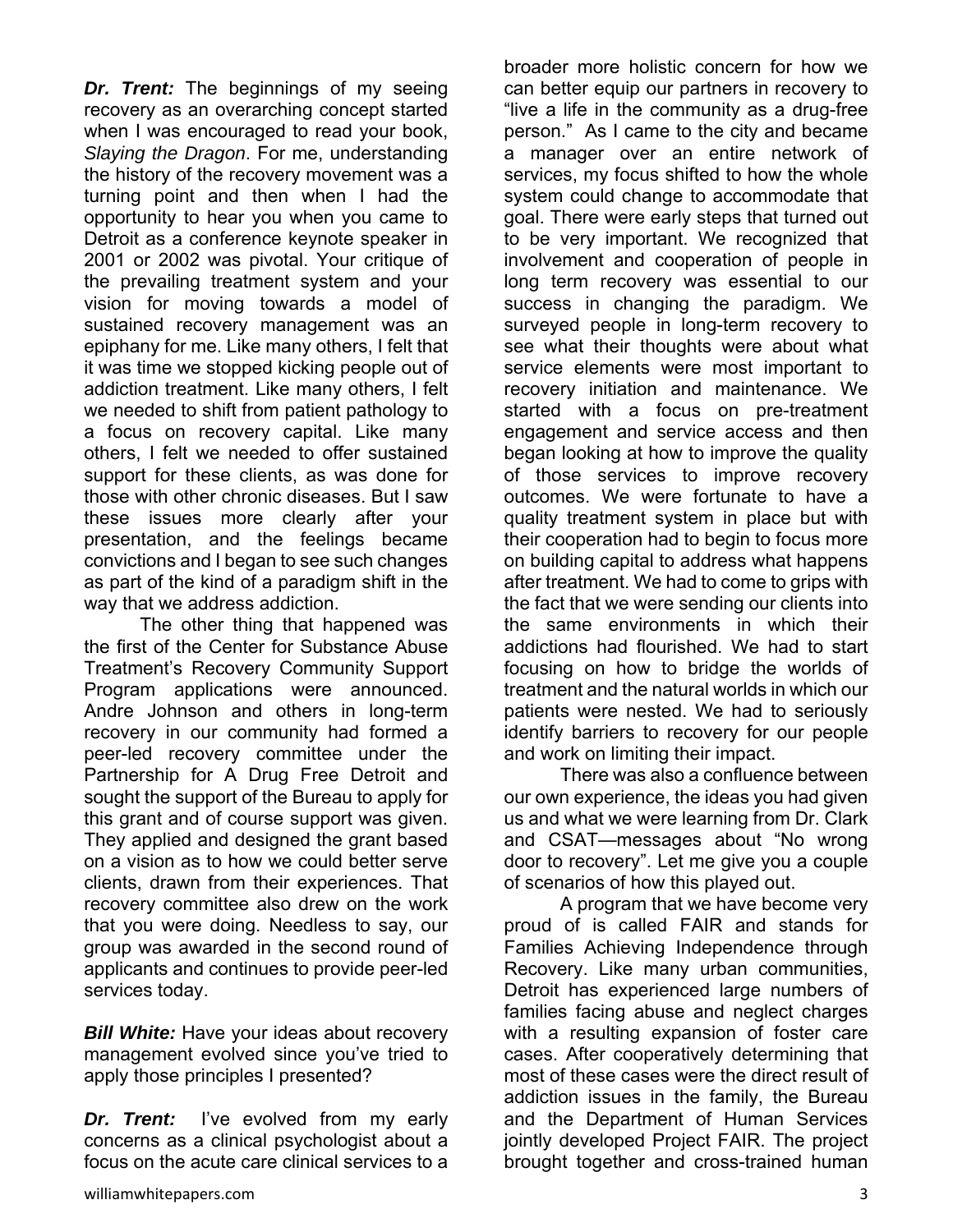services caseworkers, treatment therapists, and family court personnel to work together to identify addiction related abuse cases early, expedite providing treatment for these families, and demonstrating progress to the courts and consequently having less families broken up. As an integral part of the recovery process for these families they are also enrolled in a Strengthening Families program run by our community recovery support organizations.

 We have also had a problem with street prostitution and our Drug Court Judge Leonia Lloyd reached out to us because she recognized that almost one hundred per cent of arrested street prostitutes were addicted. The Judge and Police and Sheriff's Departments were looking for alternative options to the cyclical patterns of arrest, bail and release that these cases typically followed. So we worked with the courts to develop a project called Fresh Start which gave addicted women arrested for prostitution treatment and recovery support services as an alternative to incarceration. It's been a phenomenal success.

*Bill White:* The focus of most treatment systems for years was on the mechanics of screening, admission, assessment, discharge and treatment in ever shorter periods of time and I'm sure that was the case in Detroit as well. But now it sounds like there is a much greater focus on what happens before treatment and what happens after treatment.

*Dr. Trent:* I think that's a crucial part of moving forward towards a more complete recovery-oriented system of care. Although we have recognized that the most effective way to address our community's issues with addiction is through a more comprehensive model of recovery, we have been having some success moving in that direction because we have great partners. We have a regional ATTC that has been a champion for Recovery Oriented Systems of Care and has brought the technical support so critical to this effort. We are in a State that has embraced this concept and has been a leader in providing mechanisms for funding

recovery support services. We have a County Mental Health system that sees the benefits of Recovery Support and has provided the resources for us to aggressively reach out to the homeless with co-occurring disorders and encourage them to come into care. We have City law enforcement, court, and incarceration systems that are increasingly tiring of the cycle recidivism of addicts in their care and are seeking ways to break the cycles by investing in recovery support. But most importantly we have a treatment provider network who not only see themselves as providing treatment services, they're now seeing themselves as providing recovery management services with the recovery support services that this entails. Providers have shifted and have accepted the idea of recovery support as a legitimate service distinct from, but supportive of, the traditional bio psychosocial stabilization that treatment provides.

*Bill White:* Was that a difficult transition for many of your programs?

*Dr. Trent:* Yes, but it's been a 10-year transition. The first thing that we did for providers was how to encourage everybody to support alumni groups of their clients. We said, "You have to provide a place for clients that you graduate to come back and still participate." I think that was the beginning of them accepting a different kind of responsibility for the client, not just a responsibility for the treatment, but taking on the responsibility for support for the larger recovery process.

#### **Peer-based Recovery Support Services**

*Bill White:* You have invested considerable resources in the development of peer-based recovery support services. How have these services affected the treatment system?

*Dr. Trent:* I think the most significant change has been that peers working as recovery coaches and in other roles are now accepted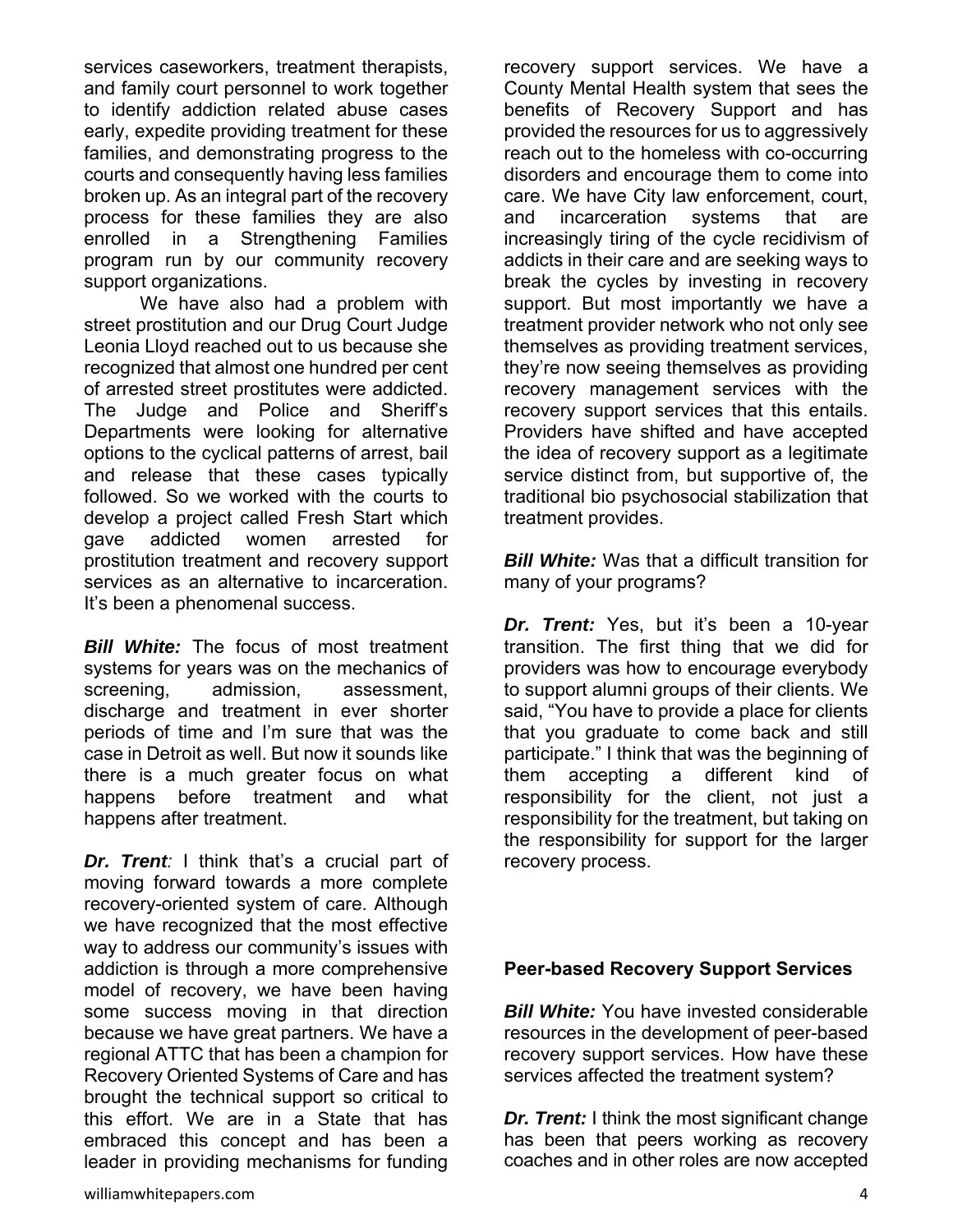as legitimate partners in the treatment and recovery management process. We have seen our providers and our health care system become increasingly convinced that there is a strong healing quality to the involvement of peers in recovery and their modeling of pro-social behaviors for the newcomers to the recovery process. Additionally, the recovery community and its welcoming of those seeking recovery provides an alternative culture to join and bond with in support of long-term success. In the past, we in the treatment system would provide opportunities for people in recovery to work in our agencies but not really as an integral part of the treatment process. Here in Detroit, and I think throughout the treatment community we now see that the successful formation of peer relationships is essential to the long-term success of our consumers and that the involvement of these peers and the community they represent in every facet of our service provision is key to our success. The treatment system is far stronger as a result of our inclusion of peer-led recovery support organizations as a critical component of long-term recovery management.

#### **Relationship with Recovery Advocacy and Faith Organizations**

*Bill White:* Could you describe the relationship you forged with the Detroit Recovery Project?

*Dr. Trent:* Well, that was an interesting situation. In fact, the Detroit Recovery Project grew out of a community coalition, the Partnership for a Drug Free Detroit. The Partnership is a community coalition that advocates for sensible policies involving substance abuse prevention and treatment. The organization was founded by Alberta Tinsley-Talabi, a former County Commissioner, Detroit City Councilwoman, and current State Representative for Detroit. Representative Talabi and I served as cochairs of the Partnership for the past 12 years. Many of the members of the Partnership were people in long-term recovery. These members were very active and dedicated and felt that, if organized properly; they could bring more people in

recovery into active community work. So we formed a subcommittee, *The Recovery Committee*, led by Andre Johnson. Their membership grew quickly and just as quickly they became a voice for the recovery community as well as for individuals seeking treatment. This happened around 2000 about the time that Faces and Voices of Recovery was forming on the national level; and the groups collaborated. As a consequence of the activity of the Recovery Committee, the Partnership allocated \$100,000 of its limited prevention resources to support its work with recovery. And the next year; the Partnership applied for and were awarded the CSAT RCSP grant award for 3 years. After two years, we re-organized the recovery committee as a 501(c) 3 and it became independent of the Partnership. That was the beginning of the Detroit Recovery Project.

 For me the Detroit Recovery Project is vindication of the confidence that our community has in the resilience and dedication of our survivors of addiction to promote the reality that people cannot only overcome but that they can lead our community to the self-reliance we all desire. So it was no surprise to me DRP quickly grew in scope and effectiveness. The organization brought new possibilities to our community. One of the first contracts they received was with the county jails to address the goal of reducing the recidivism cycle. The jails had a terrible time with individuals coming into the jail, leaving the jail 30-90 days later, only to come back again and again due to problems of addiction. The Detroit Recovery Project went into the jails to work with these individuals before they left county jail and to provide recovery support to them following their release from jail with great success. They have continued to expand their range of agency partnerships and the range of recovery support services they are offering to the Detroit community and they serve as a model for many.

*Bill White:* Have there also been opportunities to work with your faith communities to expand recovery support services?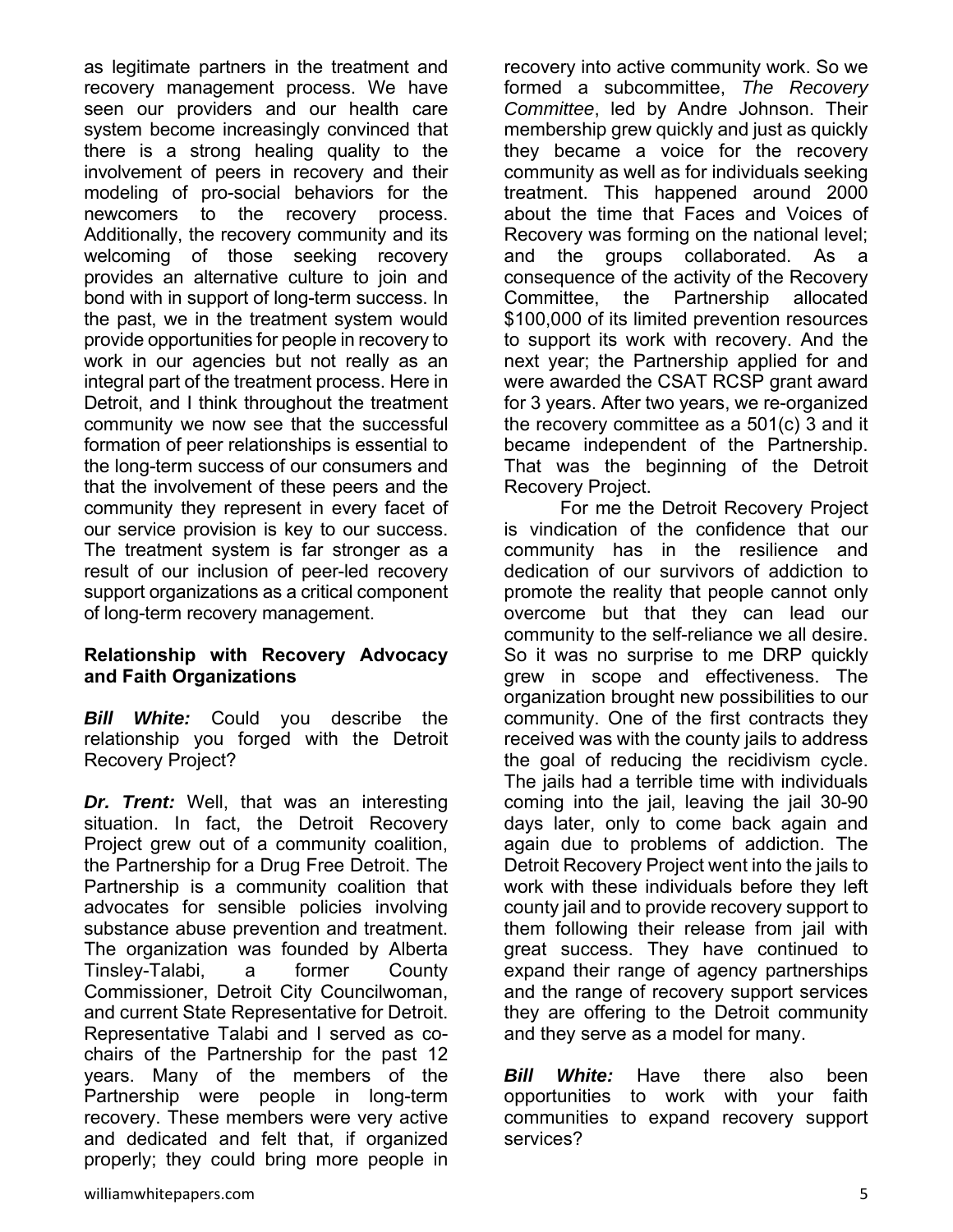*Dr. Trent:* We have been actively involved with and supported by our faith communities. Detroit is 85% African American and our community is very faithful to the faith community and the leadership that it has historically provided. Some of our most visible advocates for recovery come from our faith community. Rev. John Marks was a founding member of the Partnership for a Drug Free Detroit and is a leader in developing prevention and treatment services in our churches and mosques. Imam Abdulla El Amin the leader of the Muslim Center in Detroit has been a consistent supporter of recovery in Detroit and internationally. And as Pastors in longterm recovery, Rev. Benjamin Jones, Director of NCADD and Pastor Christian Adams of Hartford Memorial Baptist Church reminds us on a daily basis that the spiritual dimension of recovery has to be included in our support services. Of course our faithbased treatment service providers have been a fundamental key to any success that we have experienced and Dr. Chad Audi and the Detroit Rescue Mission Ministries has not only been an innovator in the development and provision of recovery support services but has been a key collaborator bringing many more institutional players to our system of care. One of our most significant projects with the faith community has been with an organization called the Council of Baptist Pastors. This organization includes about 300 churches and they have provided leadership for an annual city-wide revival and conference focusing on substance abuse prevention, treatment and recovery. This activity happens the week preceding Easter and although there are educational activities the heart of the revival/conference is a focus on the mutuality of recovery and the celebration of rebirth and redemption associated with this period. This event has been very successful and has drawn the attention of many to our issue and has changed how many in the religious community view recovery and potential of people in recovery. No other institutional partner has been more important to our movement than the faith community.

 We have a well-known R & B artist named Kem who is very popular here in Detroit. He was a homeless addict who found recovery through our faith-based treatment providers and has decided to give back by sponsoring a yearly benefit concert for people in recovery and the homeless with the proceeds going to local communitybased service providers. That's the kind of visibility we have been able to bring to the recovery issue.

 This past summer, Kem's concert and the recovery celebration event drew 30,000 people. The Bank of America and other major corporations were involved. The openair concert was held, right in the heart of the Cass corridor where many of Detroit's homeless addicts frequent. All of the benefit proceeds went to support the prevention, treatment and recovery support services in the community. And in the midst of all this we had city council members, community leaders and local ministers talking about how addiction had affected their families. We have more and more people going public with their recovery stories.

#### **Recovery Management and Harm Reduction**

*Bill White:* In many communities, there is great polarization between supporters of recovery and supporters of harm reduction. You have supported both and integrated these strategies. Has integrating harm reduction into your recovery management and ROSC services been an important part of what you've accomplished?

*Dr. Trent:* Oh yes. Somebody once told me, "We can't treat a dead person" and that not providing support for the health of persons not yet ready for treatment results in dead people. So we support keeping our potential consumers healthy and that means needle exchange as one strategy. We support it and our community supports it. I believe our aggressive outreach on the front end, our dedication to the idea that everybody who needs treatment, needs to get it the day that they reach out for it. That is harm reduction, but it is also part of our approach to creating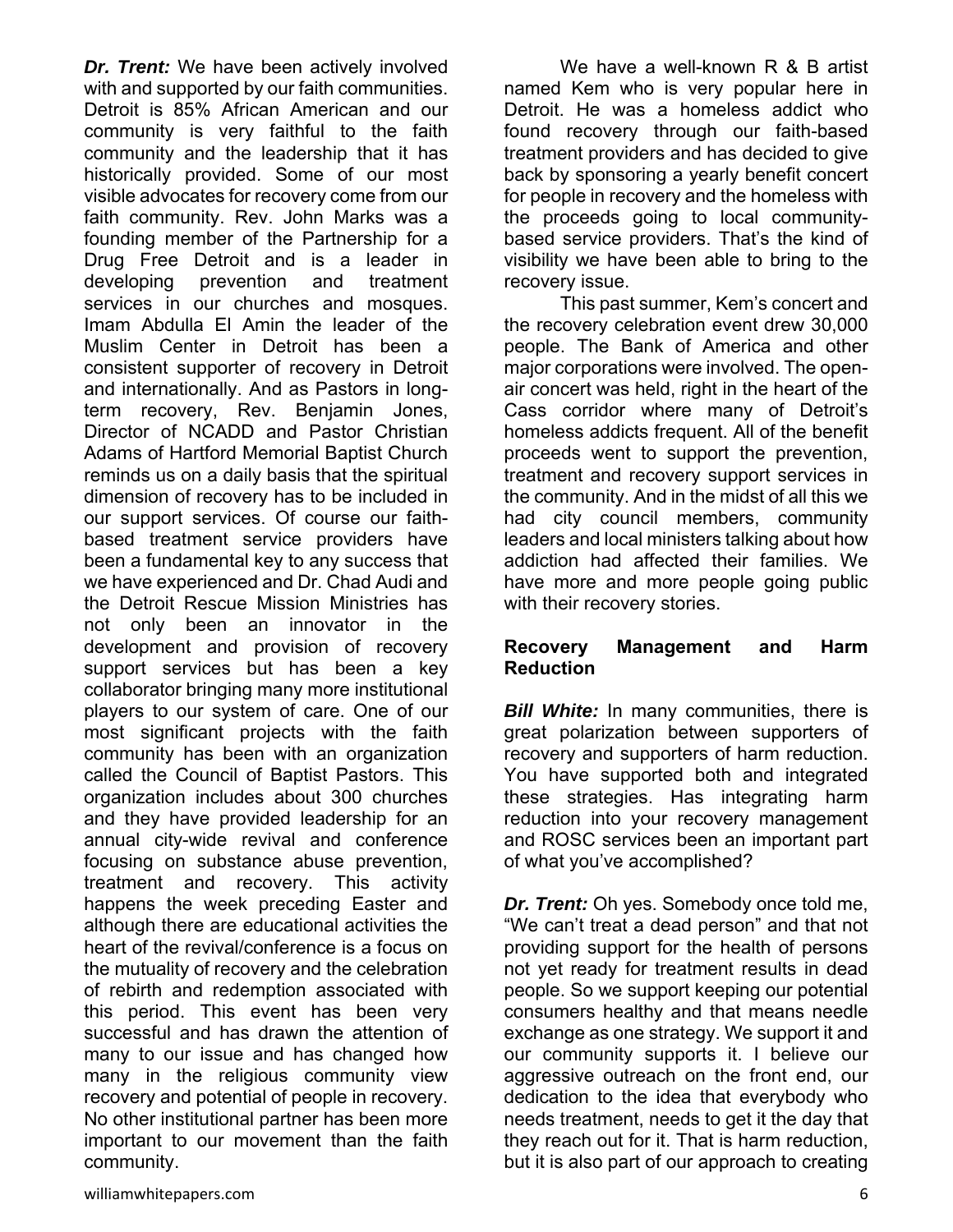a recovery-oriented system of care. When you're recovery-oriented, you believe that recovery is real and recovery is possible. And so you can't ethically sit back and wait for the person to hit rock bottom and then make a decision for treatment. We have aggressive outreach in every area of the community, letting addicts know that help is available and welcoming. We are, in cooperation with peers in recovery taking the recovery message and health related prevention services to the most druginfested areas of our city. As long as an addict is living recovery is possible.

*Bill White:* From our past conversations, I have the impression that you've also tried to increase the recovery orientation of your methadone programs.

*Dr. Trent:* We have. First, we accept the idea that people on methadone are in recovery and they need to be afforded the same recovery support services we provide people in other treatment modalities. One of the important principles of recovery is that there are many pathways to it and that people deserve support on the path they have chosen. The rejection of some in the recovery community of people who find recovery through methadone is something that we discourage in our system and attitudes are changing for the good. Many of our methadone patients have some stability in their lives and need different types of recovery support services however, many in the early days of methadone treatment are homeless and so we are able to provide them with recovery support that includes housing. The housing programs were reluctant at first to accept consumers on methadone because they thought that they would somehow undermine the recovery of those in recovery without pharmaceuticals. Reluctantly at first, the methadone consumers were accepted with no negative impact on other consumers and now it is normal procedure.

## **The Role of Outreach Services**

*Bill White:* You've mentioned the importance of outreach services. Could you describe in more detail the Helping Hands Project to reach the homeless with addictionrelated problems?

*Dr. Trent:* Bill, there is such a unique relationship between our community mental health agency and our addiction agency. It started when we had the Super bowl in Detroit and the community and organizers had to face the question, "What are we going to do about the homeless people when the Super bowl comes to downtown Detroit?" Now this was not unique to Detroit. Whenever the Super bowl or NCAA finals come to a city, it seems there is always that conversation. We were fortunate to be asked to head a subcommittee and work with local law enforcement and the NFL committee around providing the opportunity for the homeless in Detroit to participate in the Super bowl activities. We worked with the shelters, faith-based providers and treatment providers to make sure that there would be extended hours of service and that the consumers would able to have places where they could not only see the game but receive outreach services and opportunities for treatment.

 This was new. Usually people go into the shelters at 6:00 o'clock in the evening and they are put out 6:00 in the morning regardless of their circumstances. We decided to have the shelter open all day and provided services all day. It turned out to be such a good experience that everybody, particularly the sheriff and the police department, were interested in continuing this broader array of services. The shelters and particularly the Detroit Rescue Mission Ministries, created a program with Mitch Albom (our local sports columnist and philantroper) called, "SAY," Services All Year. So, let's just don't do this for Super bowl. If we can do it for Super bowl, we can do it every day.

 And so, out of that, Wayne County Community Mental Health Agency allocated funding for a joint outreach project with the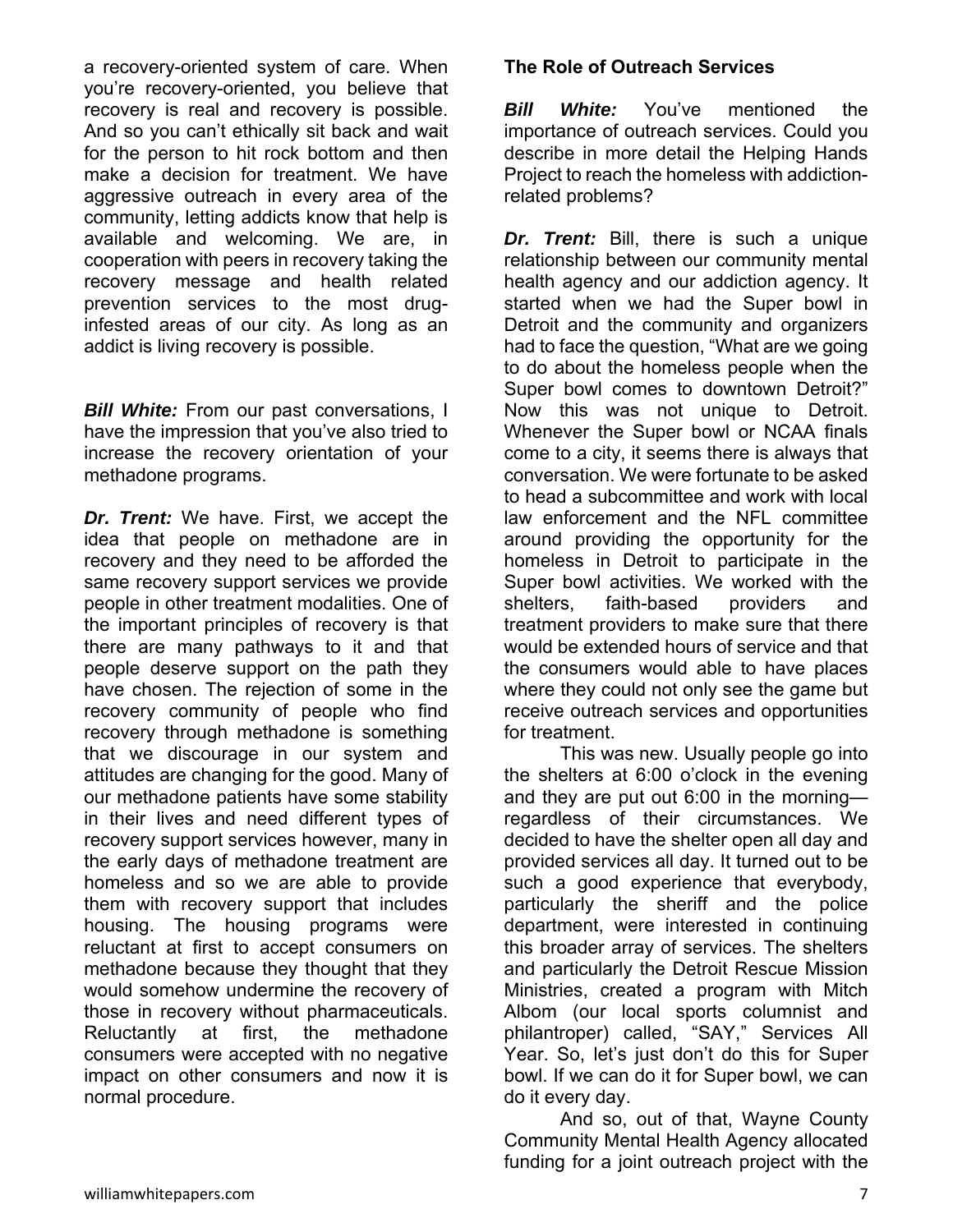Bureau of Substance Abuse where vehicles canvass the downtown area responding to businesses, responding to individual problems and going out and reaching out to people who are homeless in the community; most of those individuals also have problems with mental illness and/or addiction.

 We hired people who were formerly homeless and people who were in long-term recovery. This project has been running three years now and it's funded again for the next year. It does a phenomenal job. Even the hospitals call *Helping Hands* now to help persons they are discharging from the ER. *Helping Hands* also serves the jails. If a person is leaving the jail and they don't have a place to go, they can call *Helping Hands*. We'll pick the person up and we'll take them and get them in a shelter. *Helping Hands* exemplifies the kind of partnerships that are crucial to recovery management and ROSC.

#### **Community Recovery**

*Bill White:* I've talked a great deal recently about the idea of community recovery—the idea that whole communities have been wounded by addiction and that the whole community may need a recovery process. Is that what is happening in Detroit?

*Dr. Trent:* Well, I do think that a process of community recovery or rebuilding is sorely needed in my community and that the example presented by the recovery community has the potential to be the model. As we in the broader community see the success of the recovery movement we see that a major part of what's making a difference is the whole set of relationships and shared values that is growing outward from the recovery community. These values of having a spiritual life, of having a welcoming attitude toward others, of striving to be self-improving and of being committed to giving back are things that are opposite to the addict attitude and culture they live in. Yes, in a community wounded by addiction we have adopted many of the misguided life styles of the addict, selfishness, exploitation, fear, distrust and we need recovery.

 We have something in Detroit we call neighborhood development that we use to try to revitalize neighborhoods and that means refurbishing that physical community. But you have to revitalize people, because a neighborhood is not just about policing and renovating physical structures. You have to renovate the connections between people who live in that neighborhood. A community really is about the interaction of the people in that community and the way that urban communities and rural communities affected by addictions have dissolved is that there's a loss of positive interaction between people. I often talk about my grandparents coming to Detroit at the turn of the century when Henry Ford created many jobs. A lot of black people were leaving the south and coming up north. When my grandparents arrived, they got 12 people together and they formed a little church. Everybody in that community started coming to that church and the community associated at the church and got to know each other and began to work together. There was a powerful sense of community—even in the poorest of neighborhoods.

 It was the kind that if you did something, your parents would know about it before you got home. I think in some ways the mission of this ROSC movement, and I'm not talking only for people in recovery, is to recreate that kind of community. To the recovery community, I say, "We need you to help us learn how to have community again". We all watch Andre and the young men and women in recovery. They call each other. They lean on each other. They give back. We as a society need to learn some lessons from them.

#### **International Work**

**Bill White:** You've been asked by the Great Lakes Addiction Technology Transfer Center to assist the Republic of Tanzania in the development of recovery support services. Could you describe that experience for us?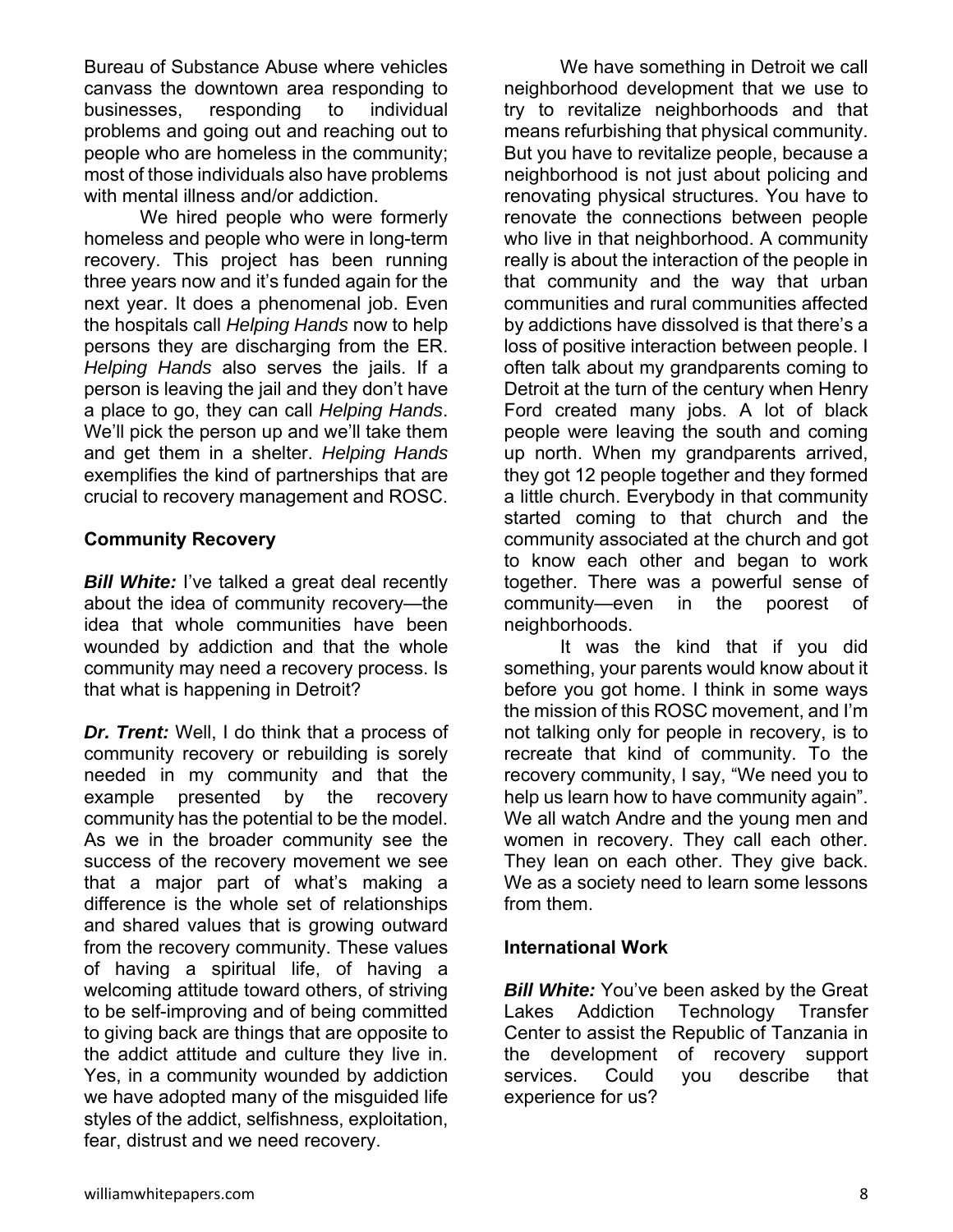*Dr. Trent:* Well, it's been a very interesting and exciting experience. Because of the work that Dr. Nathan Linsk, of University of Illinois at Chicago was doing in East Africa, an opportunity was presented to Lonnetta Albright, Executive Director of Great Lakes ATTC to form a team to assist with a substance abuse intervention in Tanzania. She then asked us to be involved and we jumped at the chance. We were commissioned originally to go to Zanzibar, which is a part of Tanzania and work with them to help reduce drug-related HIV/AIDS. We did an assessment of what was going on and the first thing we discovered was that there was no addiction treatment available in Tanzania, in fact there was only one treatment center in all of East Africa and it was in the neighboring country of Kenya.

 There is a growing drug problem in East Africa since it is becoming a major transit point between the heroin growers in the Middle East and the markets in Europe and America. With the increased availability come more use and injecting drug use is a significant problem, especially among the youth. Faced with the reality that treatment was not an option it was decided that they would attempt to replicate and adapt what we had done in Detroit around recovery support in Zanzibar. We formed a Recovery Committee of some people that were in recovery and we supported them in locating others. They were able to then recruit about 30 individuals who they knew in recovery. We trained them on how to do 12-step work, how to conduct an NA meeting and they were astounded to see people in recovery 10 years. The only dollars we had to work with was the funding for us to travel there, so we created a drop-in center that was run by people in recovery. When we returned the second time, we found that a lot of people were coming to the center.

 Now, I should explain that addiction is relatively new in this culture. They haven't had as much of a history as we have with heroin and injection drug use. It's affected a lot of young people and their families, and everybody is very confused about how to best deal with it.

When we came back, we found that people were coming but that they needed more than the drop-in center. They asked us if we could help them create a sober house where people could stay during their early recovery. So 4 of us who were there consulting each contributed \$200 and they went out a bought a few mattresses and rented a house. You can do things with a lot less money there. And so they created this recovery house. Since that time the one Sober House has increased to ten and there is also a Sober House for women. These recovery houses are totally peer-led and peer-owned. They are self-supporting. Hundreds of men and women have been cared for by the Sober Houses. Now, the mainland government has decided to support this project, too. And the project is actually called, Recovery-Oriented System of Care.

And so recovery-oriented care has started in Tanzania. It is people in recovery helping each other. Now the government wants to get in on the deal and help provide resources. You know, Zanzibar is primarily Muslim, and I met with the one of the Muslim leaders who told me the story of his cousin who had died from addiction and how the religious community and the government is now mounting a response to addiction. They are looking to establish sober houses in every community in the mainland. It is all being created within their culture. Those of us from the U.S. are standing on the sidelines helping out, but they created their own NGO 501(c) 3 to launch a recovery project that they call, "Drug-Free Zanzibar." I've been thinking it would be a great diplomatic move for the U.S. to offer greater assistance in organizing recovery projects to more countries because so many of these countries see us as not friendly to them. We could offer a helping hand to address addiction that would, like in Tanzania, be seen as very helpful and deeply appreciated.

#### **Personal Reflections and Legacy**

*Bill White: Dr. Trent, when you look back* over these 10 years of work applying principles of RM and ROSC, what are you most proud of?